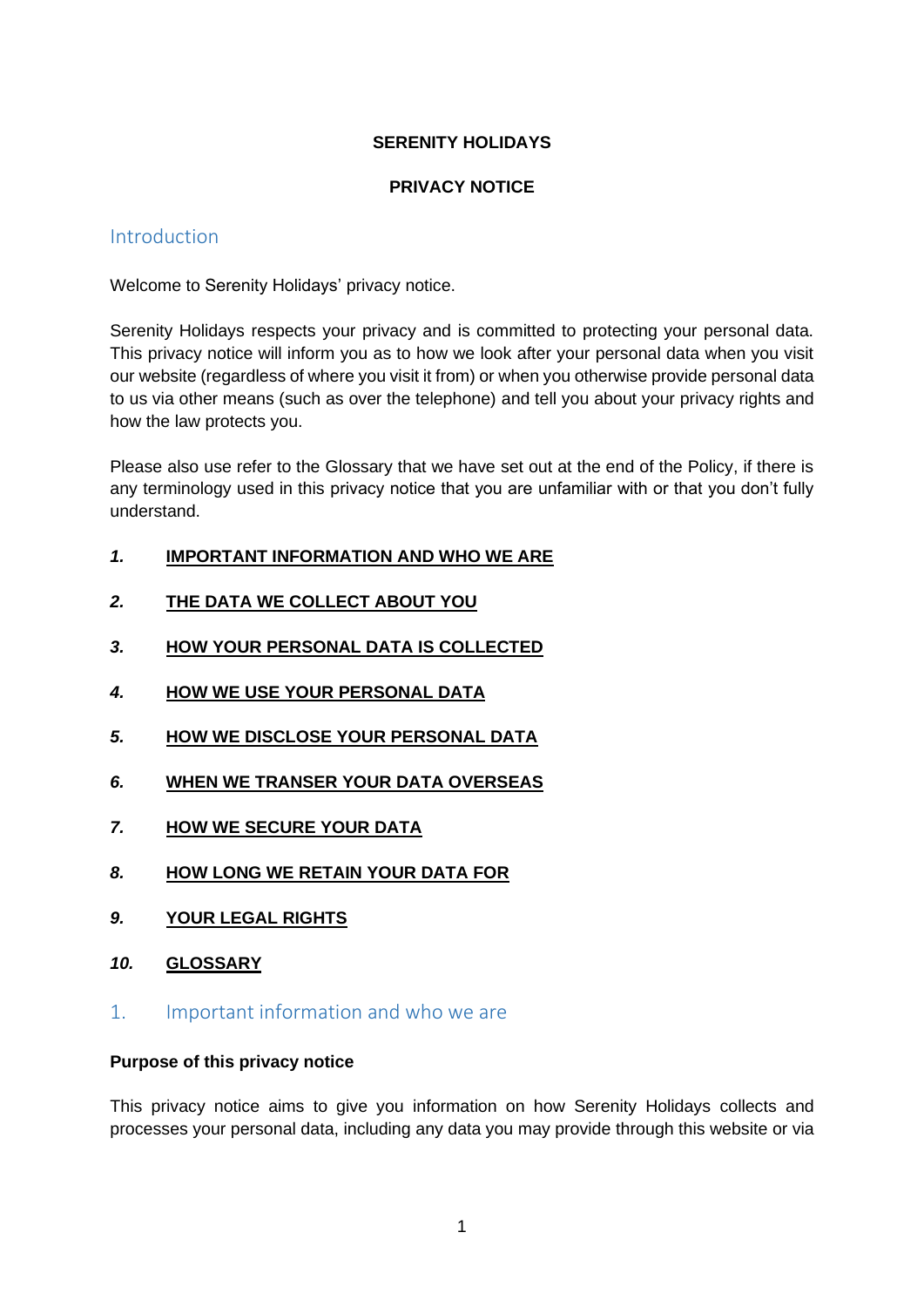any other means (such as over the telephone) when you purchase travel services, when you sign up to our newsletter, when you take part in a competition etc.

This website is not intended for children and the only circumstances in which we collect data relating to children, is where you make a booking of travel services and you have children in your party.

It is important that you read this privacy notice together with any other privacy notice or fair processing notice we may provide on specific occasions when we are collecting or processing personal data about you so that you are fully aware of how and why we are using your data. This privacy notice supplements the other notices and is not intended to override them.

## **Controller**

Serenity Holidays Limited is the controller and responsible for your personal data (collectively referred to as "Serenity Holidays ", "we", "us" or "our" in this privacy notice).

We have appointed a data privacy manager who is responsible for overseeing questions in relation to this privacy notice. If you have any questions about this privacy notice, including any requests to exercise *[your legal rights](#page-11-0)*, please contact Polly Evans using the details set out below.

## <span id="page-1-0"></span>**Contact details**

Our full details are:

| <b>Serenity Holidays Limited</b>     |  |
|--------------------------------------|--|
| Polly Evans                          |  |
| polly.evans@serenityholidays.co.uk   |  |
| Atlantic House, 3600 Parkway, Solent |  |
| Business Park, Fareham, Hampshire,   |  |
| <b>PO15 7AN</b>                      |  |
| 01489 866987                         |  |
|                                      |  |

You have the right to make a complaint at any time to the Information Commissioner's Office (ICO), the UK supervisory authority for data protection issues (*[ico.org.uk](https://ico.org.uk/)*). We would, however, appreciate the chance to deal with your concerns before you approach the ICO so please contact us in the first instance.

#### **Changes to the privacy notice and your duty to inform us of changes**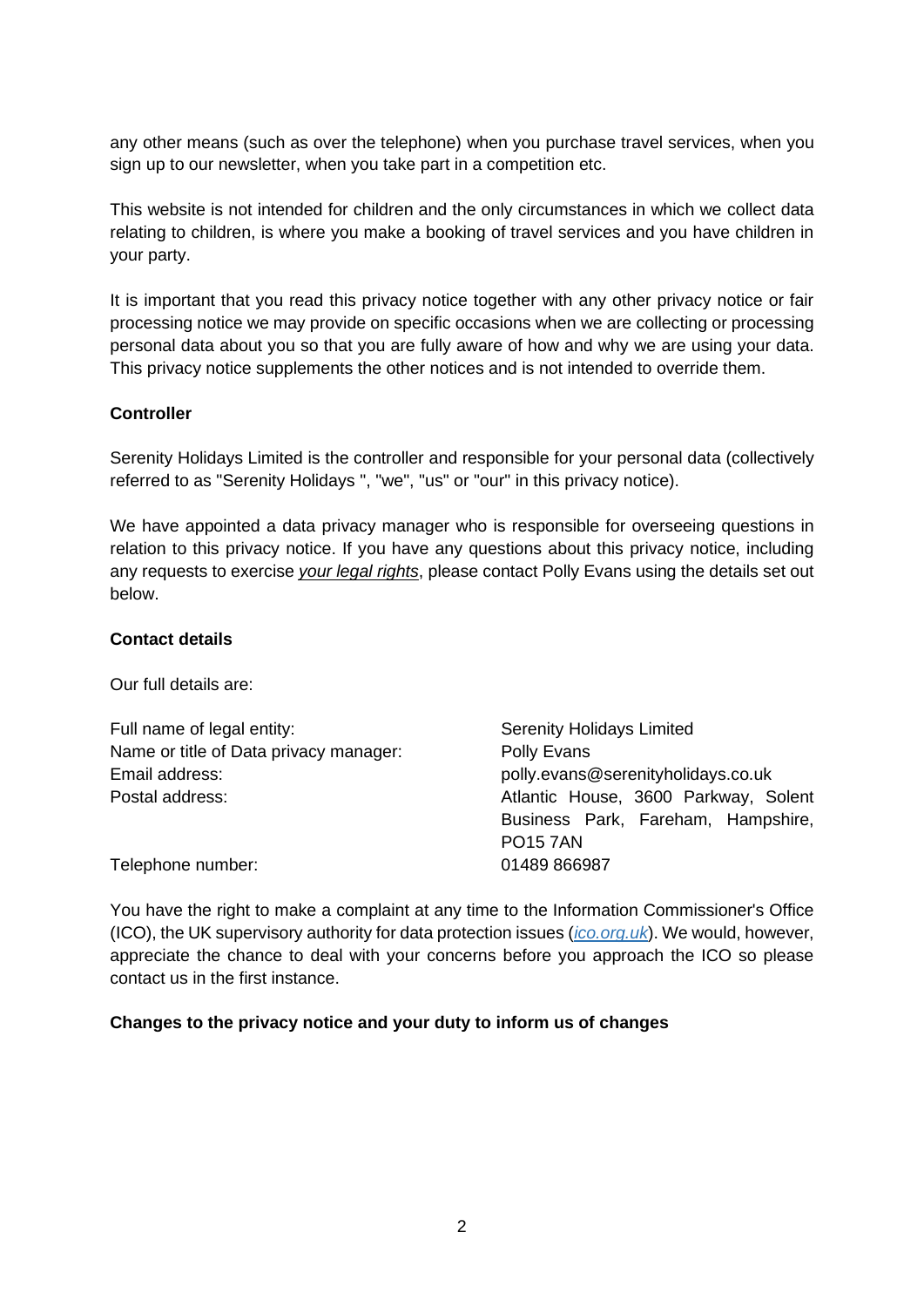This version was last updated on  $17<sup>th</sup>$  June 2021 and historic versions can be obtained by contacting us.

It is important that the personal data we hold about you is accurate and current. Please keep us informed if any of the details you provide to us should change, during the course of your relationship with us.

## **Third-party links**

This website may include links to third-party websites, plug-ins and applications. Clicking on those links or enabling those connections may allow third parties to collect or share data about you. We do not control these third-party websites and are not responsible for their privacy statements. When you leave our website, we encourage you to read the privacy notice of every website you visit.

# 2. The data we collect about you

<span id="page-2-0"></span>Personal data, or personal information, means any information about an individual from which that person can be identified. It does not include data where the identity has been removed (anonymous data).

We may collect, use, store and transfer different kinds of personal data about you which we have grouped together follows:

#### **(A) Identity Data**

This includes data relating specifically to your identity, such as your first name, maiden name, last name, marital status, title, date of birth and gender.

#### **(B) Contact Data**

This includes data relating to how you may be contacted, such as your billing address, delivery address, email address and telephone numbers.

#### **(C) Financial Data**

This include data relating to your means and methods of payment, such as your bank account and payment card details.

### **(D) Transaction Data**

This includes data relating to the transactions you have carried out with us, such as details about payments to and from you and other details of products and services you have purchased from us.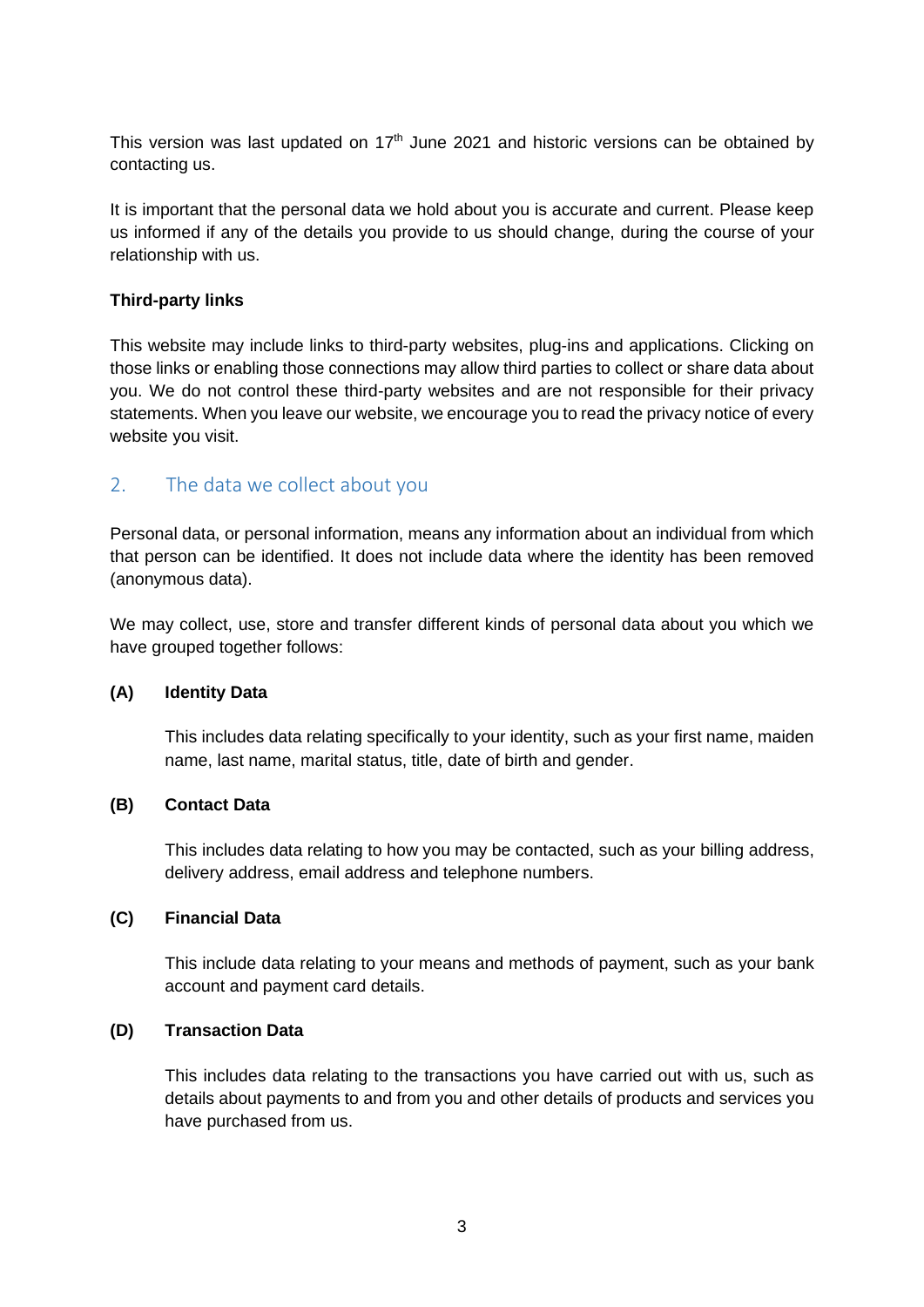# **(E) Technical Data**

This includes more technical data that we may obtain when you make use of our website, such as your internet protocol (IP) address, your login data, browser type and version, time zone setting and location, browser plug-in types and versions, operating system and platform and other technology on the devices you use to access this website.

## **(F) Usage Data**

This includes information about how you use our website, products and services.

## **(G) Marketing and Communications Data**

This includes your preferences in relation to whether or not you want to receive marketing from us and our third parties and also your communication preferences.

We also collect, use and share **Aggregated Data** such as statistical or demographic data for any purpose. Aggregated Data may be derived from your personal data but is not considered personal data in law as this data does **not** directly or indirectly reveal your identity. For example, we may aggregate your Usage Data to calculate the percentage of users accessing a specific website feature. However, if we combine or connect Aggregated Data with your personal data so that it can directly or indirectly identify you, we will treat the combined data as personal data which will be used in accordance with this privacy notice.

# **Special Categories of Personal Data**

We collect the following special categories of personal data about you.

Details about your:

- dietary requirements which may disclose your religious or philosophical beliefs;
- health.

We collect and process the above data only where it is strictly necessary to do so in order to deliver the travel service that you have purchased. Furthermore, we will only collect and process the above special categories of sensitive personal data where you have provided us with your explicit consent to do so.

You are not under any obligation to consent to us processing your sensitive personal data. However, without your consent, we won't be able to make the necessary arrangements to provide the travel services that you have booked or are attempting to book. As a result, if you do not provide your consent, we will be unable to proceed with your booking.

If you are happy to consent to our use of your sensitive personal data, you will also be able to withdraw your consent at any time. However, as this will prevent us from providing the travel service you have booked, we will be required to treat any withdrawal of consent as a cancellation of your booking and the cancellations in our Booking Terms and Conditions will become payable.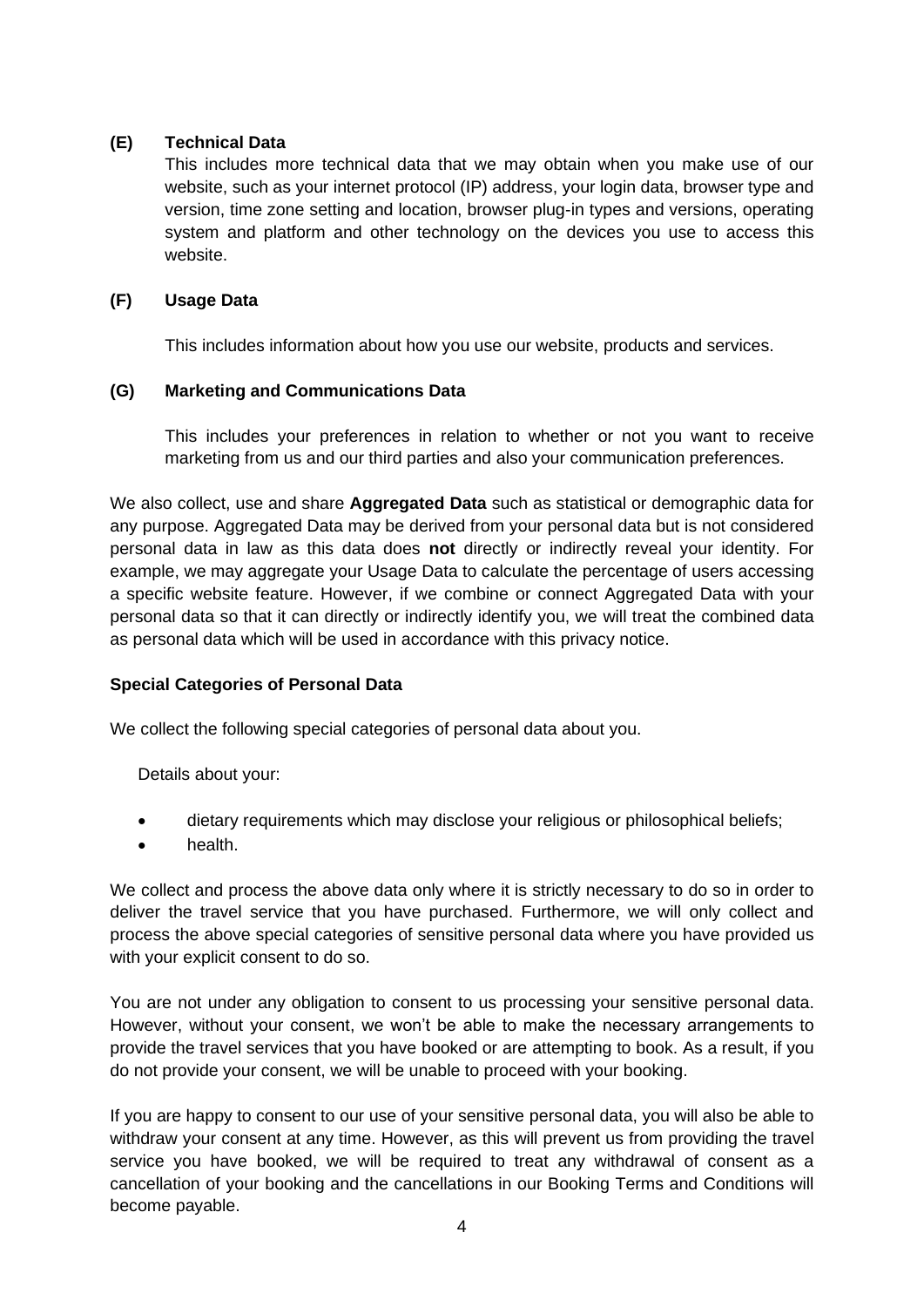### **If you fail to provide personal data**

Where we need to collect personal data by law or under the terms of a contract we have with you and you fail to provide that data when requested, we may not be able to perform the contract we have or are trying to enter into with you.

In other words, where we require details from you in order to provide you with your chosen travel services, if you do not provide us with the necessary details then we will not be able to provide the services you have booked or are attempting to book.

In this case, depending upon when you fail to provide the necessary date, we may either not be able to process your booking or we may have to cancel your booking, in which case we will treat this as a 'cancellation by you' in accordance with our Booking Terms and Conditions*[.](https://www.gambia.co.uk/booking-conditions-financial-security)* We will notify you if we are unable to process a booking or are required to cancel a booking for this reason.

# 3. How your personal data is collected?

<span id="page-4-0"></span>We use different methods to collect data from and about you including through:

## • **Direct interactions**

You may give us your Identity, Contact and Financial Data by filling in forms or by corresponding with us by post, phone, email or otherwise. This includes personal data you provide when you:

- make a booking of travel services;
- subscribe to our newsletter or other publications;
- request marketing to be sent to you;
- enter a competition, promotion or survey;
- give us some feedback; or
- applying for a job within Serenity Holidays

#### • **Automated technologies or interactions**

As you interact with our website, we may automatically collect Technical Data about your equipment, browsing actions and patterns.

We collect this personal data by using cookies, server logs and other similar technologies. Please see our *[cookie policy](http://www.serenity.co.uk/cookie-policy)* for further details.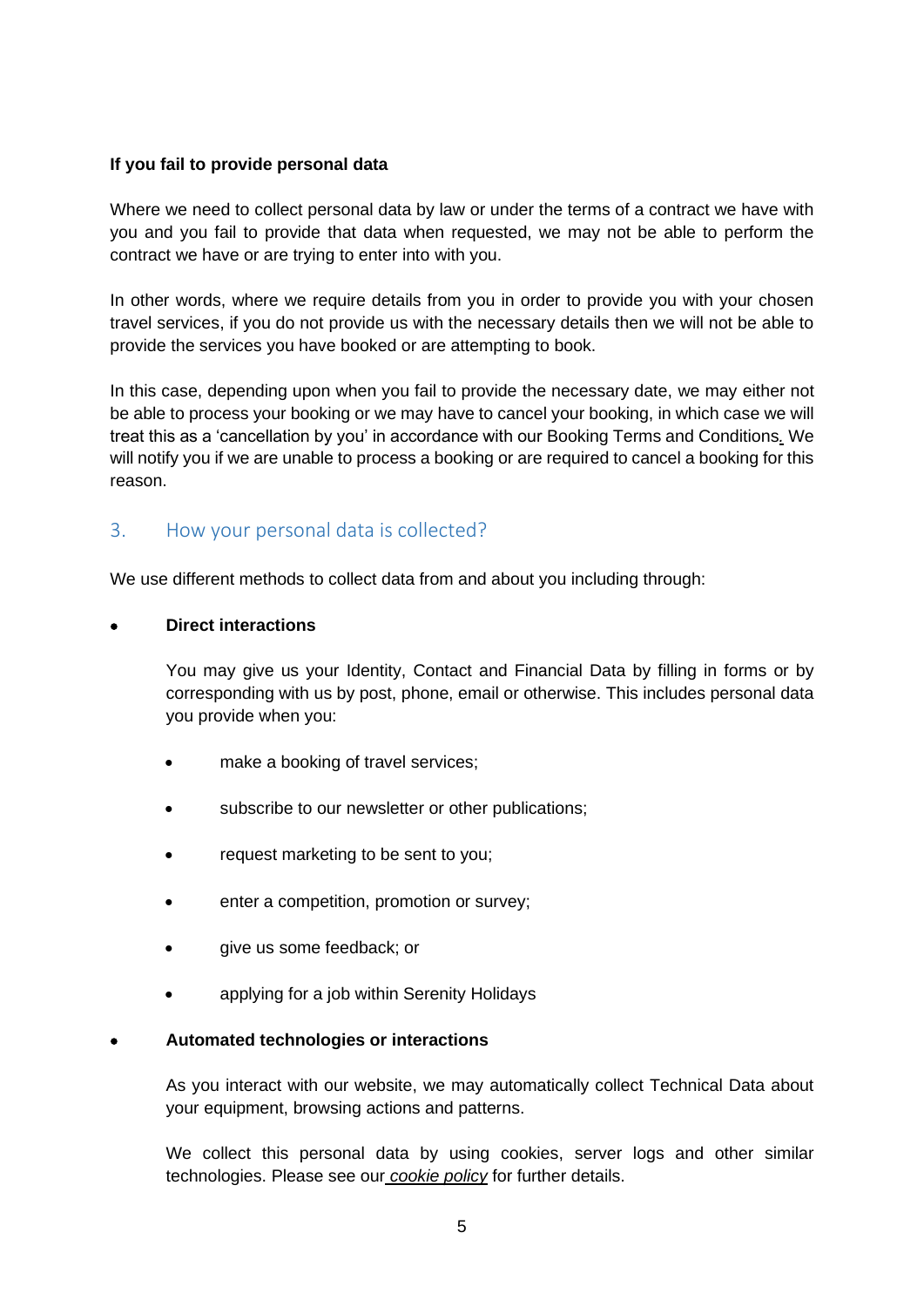# • **Third parties**

We may receive personal data about you from various third parties as set out below:

- Technical Data from the following parties:
	- (i) Google, an analytics provider based outside the EU;
	- (ii) Hotjar, an analytics provider based inside the EU;
- Identity and Contact Data from DataHQ who provide a data cleansing service that assists us in keeping the Identity and Contact data that we hold accurate, based inside the EU.
- Identity and Contact Data from publicly availably sources such as Companies House and the Electoral Register based inside the EU.

# 4. How we use your personal data

<span id="page-5-0"></span>We will only use your personal data when the law allows us to. Most commonly, we will use your personal data in the following circumstances:

- Where we need to perform the contract we are about to enter into or have entered into with you.
- Where it is necessary for our legitimate interests (or those of a third party) and your interests and fundamental rights do not override those interests.
- Where we need to comply with a legal or regulatory obligation.

Generally we do not rely on consent as a legal basis for processing your personal data other than in relation to sending direct marketing communications to you via email or text message. You have the right to withdraw consent to marketing at any time by *[contacting us.](#page-1-0)*

# **Purposes for which we will use your personal data**

We have set out below, in a table format, a description of all the ways we plan to use your personal data, and which of the legal bases we rely on to do so. We have also identified what our legitimate interests are where appropriate.

Note that we may process your personal data for more than one lawful ground depending on the specific purpose for which we are using your data. Please [contact us](#page-1-0) if you need details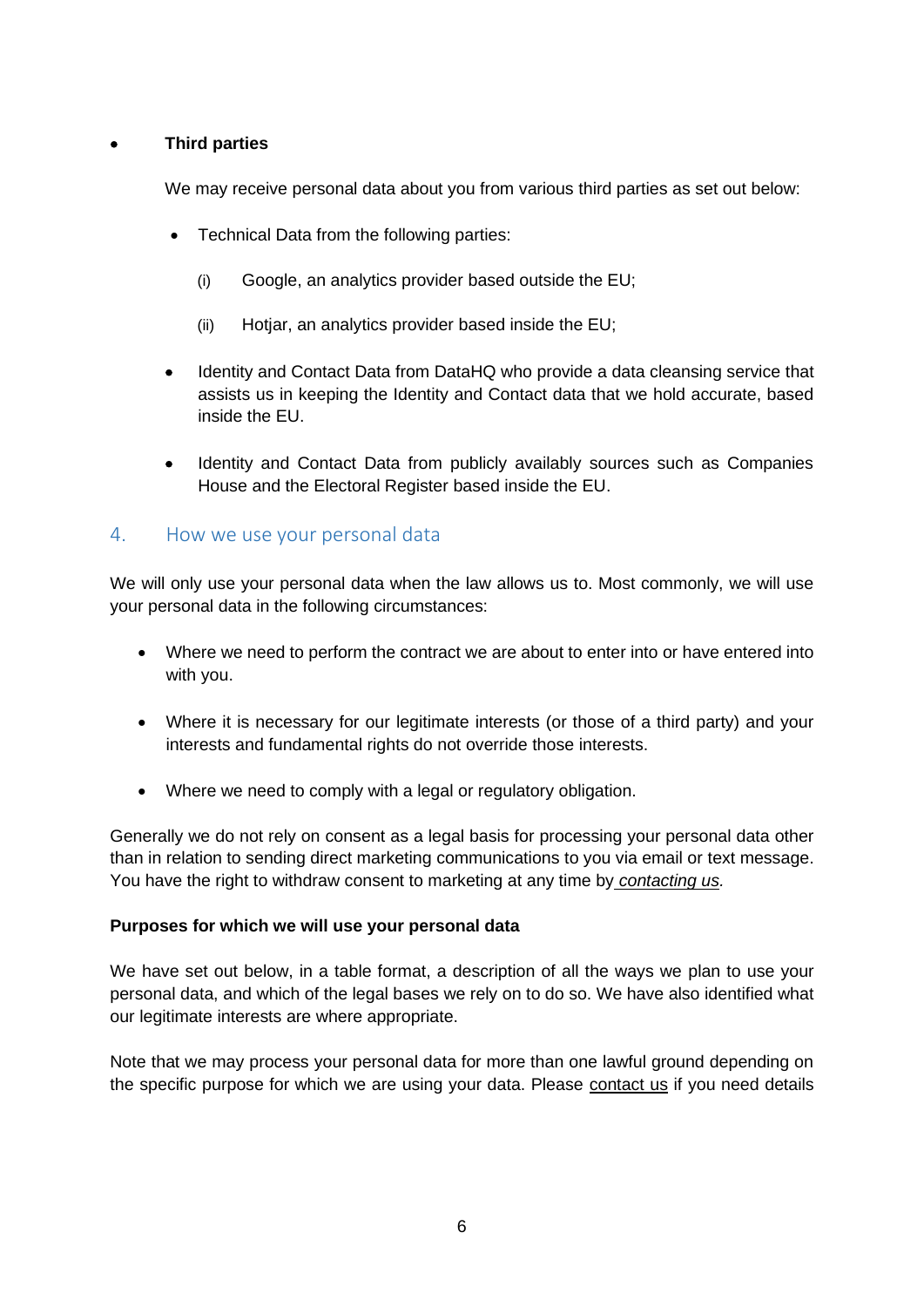about the specific legal ground we are relying on to process your personal data where more than one ground has been set out in the table below.

| <b>Purpose/Activity</b>                                                                                                                                                                                                                                                                               | Type of data                                                                                                      | Lawful basis for processing                                                                                                                                                                                                                  |
|-------------------------------------------------------------------------------------------------------------------------------------------------------------------------------------------------------------------------------------------------------------------------------------------------------|-------------------------------------------------------------------------------------------------------------------|----------------------------------------------------------------------------------------------------------------------------------------------------------------------------------------------------------------------------------------------|
|                                                                                                                                                                                                                                                                                                       |                                                                                                                   | including basis of legitimate<br>interest                                                                                                                                                                                                    |
| To<br>register<br>you<br>as<br>a<br>new<br>customer.                                                                                                                                                                                                                                                  | (a) Identity;<br>(b) Contact.                                                                                     | Performance of a contract with you.                                                                                                                                                                                                          |
| deliver<br>To process and<br>your<br>booking including:<br>(a) Manage payments, fees and<br>charges;<br>(b) Collect and recover money<br>owed to us;<br>(c) providing the services that you<br>have booked.                                                                                           | (a) Identity;<br>(b) Contact;<br>(c) Financial;<br>(d) Transaction;<br>(e)<br>Marketing<br>and<br>Communications. | (a) Performance of a contract with<br>you;<br>(b) Necessary for our legitimate<br>interests (to recover debts due to<br>us).                                                                                                                 |
| To manage our relationship with<br>you which will include:<br>(a) Notifying you about changes to<br>our terms or privacy policy;<br>(b) to resolve and address any<br>complaints that may arise;<br>(c) Asking you to leave a review,<br>feedback regarding your travel<br>services or take a survey. | (a) Identity;<br>(b) Contact;<br>(c) Profile;<br>(d)<br>Marketing<br>and<br>Communications.                       | (a) Performance of a contract with<br>you;<br>(b) Necessary to comply with a legal<br>obligation;<br>(c) Necessary for our legitimate<br>interests (to keep our records<br>updated and to study how customers<br>use our products/services). |
| To record telephone calls that are<br>made to us.                                                                                                                                                                                                                                                     | (a) Identity;<br>(b) Contact;<br>(c) Financial;<br>(d) Transaction;<br>Marketing<br>(e)<br>and<br>Communications. | (a) performance of a contract with<br>you;<br>(c) Necessary to comply with a legal<br>obligation;<br>(b) Necessary for our legitimate<br>interests<br>monitor<br>employee<br>(to<br>performance, to check for errors).                       |
| To record conversations taking<br>place via our Live Chat facility.                                                                                                                                                                                                                                   | (a) Identity;<br>(b) Contact;<br>(c) Financial;<br>(d) Transaction;<br>Marketing<br>(e)<br>and<br>Communications. | (a) performance of a contract with<br>you;<br>(c) Necessary to comply with a legal<br>obligation;<br>(b) Necessary for our legitimate<br>(to<br>monitor<br>employee<br>interests<br>performance, to check for errors).                       |
| To enable you to partake in a prize<br>draw, competition or complete a<br>survey.                                                                                                                                                                                                                     | (a) Identity;<br>(b) Contact;<br>(c) Profile;<br>(d) Usage;<br>Marketing<br>(e)<br>and<br>Communications.         | (a) Performance of a contract with<br>you;<br>(b) Necessary for our legitimate<br>interests (to study how customers<br>products/services,<br>our<br>use<br>to<br>develop<br>them<br>and<br>grow<br>our<br>business).                         |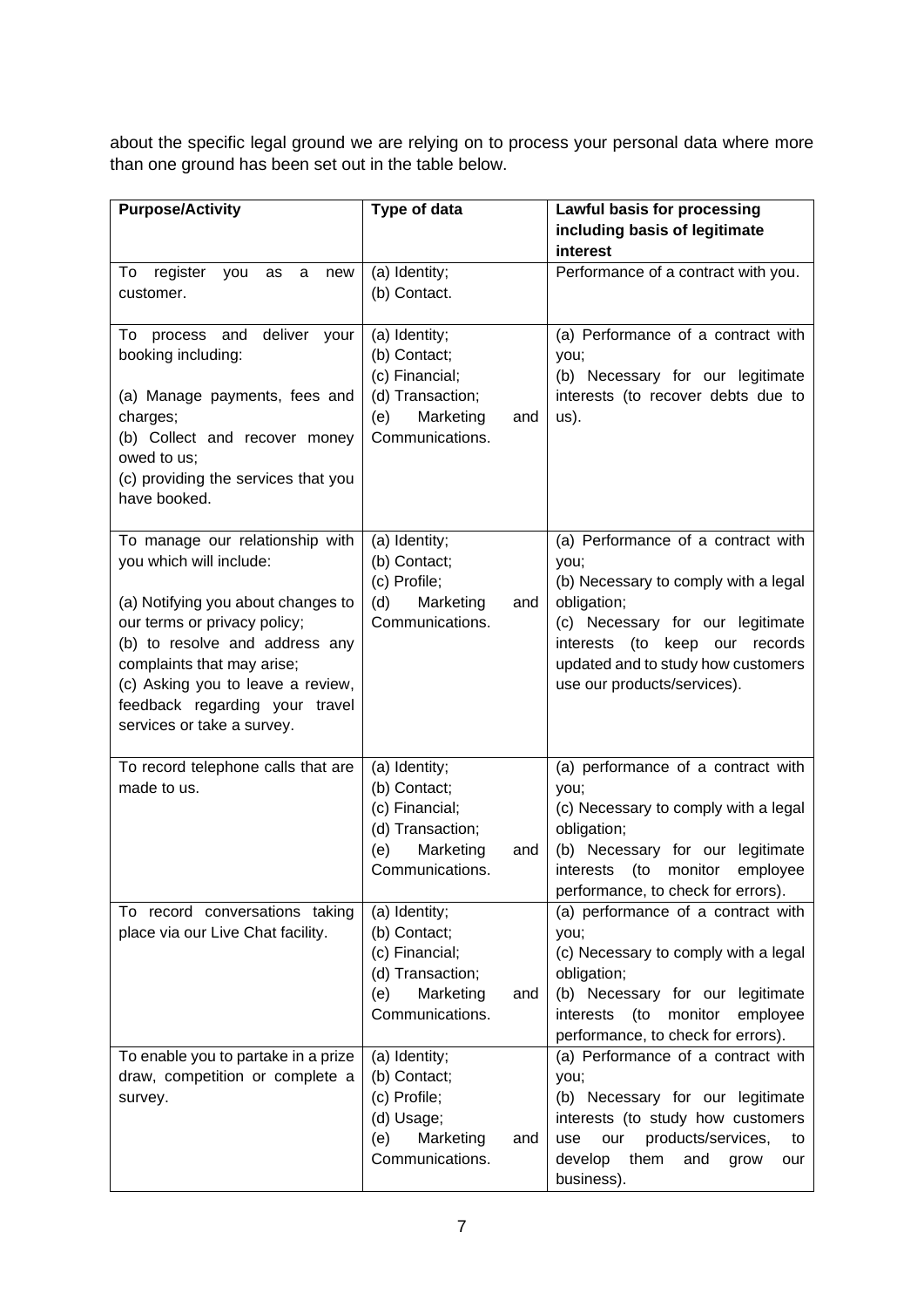| To administer and protect our<br>this<br>and<br>website<br>business<br>(including troubleshooting, data<br>analysis,<br>testing,<br>system<br>reporting<br>maintenance, support,<br>and hosting of data). | (a) Identity;<br>(b) Contact;<br>(c) Technical.                                                                       | (a) Necessary for our legitimate<br>interests (for running our business,<br>provision of administration and IT<br>services,<br>network<br>security,<br>to<br>prevent fraud and in the context of a<br>business reorganisation or group<br>restructuring exercise);<br>(b) Necessary to comply with a legal<br>obligation. |
|-----------------------------------------------------------------------------------------------------------------------------------------------------------------------------------------------------------|-----------------------------------------------------------------------------------------------------------------------|---------------------------------------------------------------------------------------------------------------------------------------------------------------------------------------------------------------------------------------------------------------------------------------------------------------------------|
| To deliver relevant website content<br>and advertisements to you and<br>understand<br>the<br><b>or</b><br>measure<br>effectiveness of the advertising we<br>serve to you                                  | (a) Identity<br>(b) Contact<br>(c) Profile<br>(d) Usage<br>(e)<br>Marketing<br>and<br>Communications<br>(f) Technical | legitimate<br>Necessary<br>for<br>our<br>interests (to study how customers<br>products/services,<br>our<br><b>use</b><br>to<br>develop them, to grow our business<br>and to inform our marketing strategy)                                                                                                                |
| To use data analytics to improve<br>our website, products/services,<br>marketing, customer relationships<br>and experiences                                                                               | (a) Technical<br>(b) Usage                                                                                            | legitimate<br>Necessary<br>for<br>our<br>define<br>interests<br>(to<br>types<br>οf<br>customers for our products and<br>services,<br>keep<br>our website<br>to<br>updated and relevant, to develop our<br>business<br>inform<br>and<br>to<br>our<br>marketing strategy)                                                   |
| To make suggestions and<br>recommendations to you about<br>goods or services that may be of<br>interest to you                                                                                            | (a) Identity<br>(b) Contact<br>(c) Technical<br>(d) Usage<br>(e) Profile                                              | (a) Necessary for our legitimate<br>interests (to develop our<br>products/services and grow our<br>business);<br>(b) Consent.                                                                                                                                                                                             |

# **Marketing**

We strive to provide you with choices regarding certain personal data uses, particularly around marketing and advertising.

We have provided information below as to the various ways that we strive to allow you to exert your choice over our use of your personal data for marketing purposes.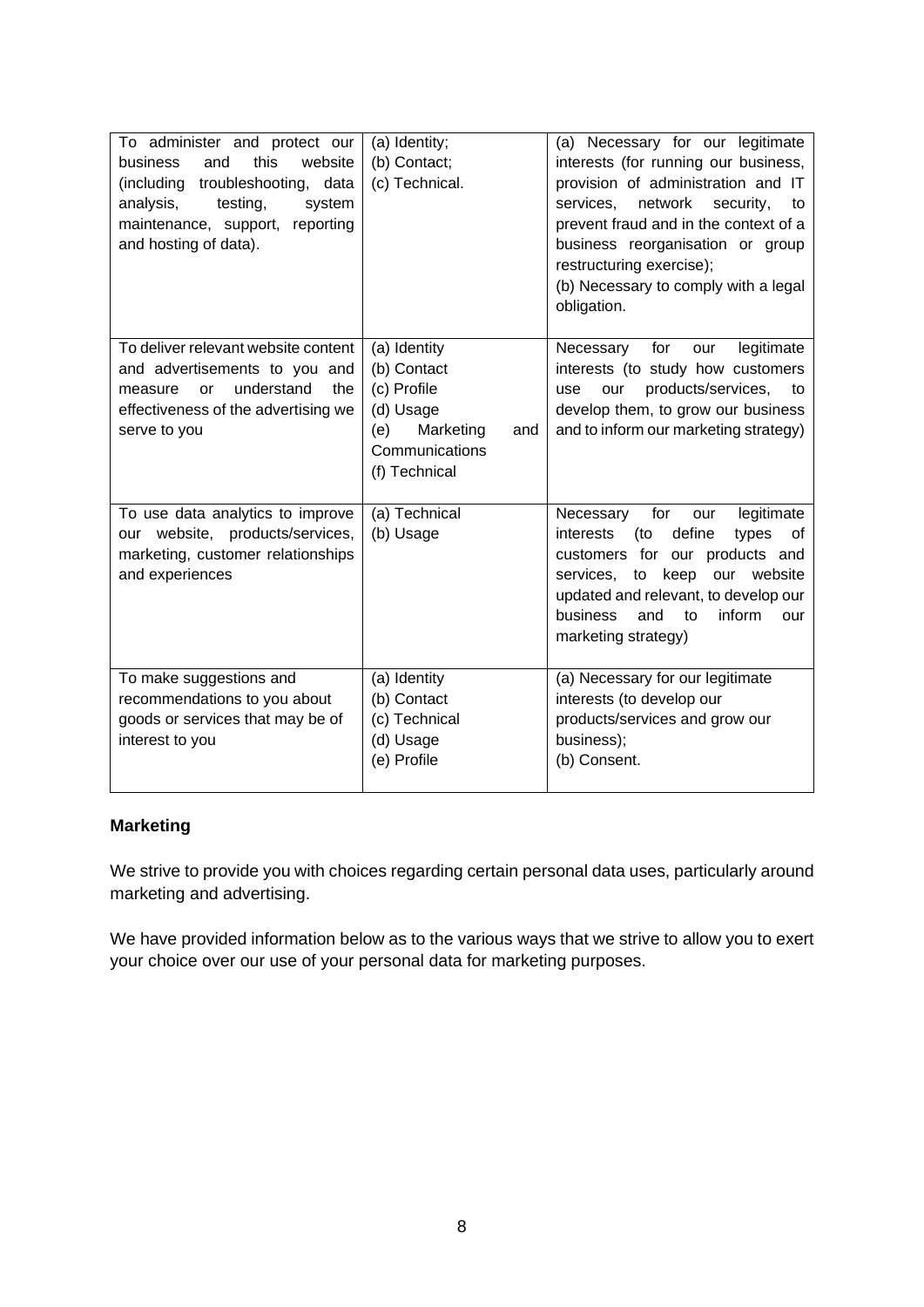# **Promotional offers from us**

We may use your Identity, Contact, Technical, Usage and Profile Data to form a view on what we think you may want or need, or what may be of interest to you. This is how we decide which products, services and offers may be relevant for you (we call this marketing).

You will receive marketing communications from us if you have requested information from us or purchased services from us and, in each case, you have not opted out of receiving that marketing.

## **Third-party marketing**

We will get your express opt-in consent before we share your personal data with any third party for marketing purposes.

## **Opting out**

You can ask us or third parties to stop sending you marketing messages at any time by clicking on the unsubscribe link on emails or by contacting us at any time.

Where you opt out of receiving these marketing messages, this will not apply to personal data that you have provided to us as a result of a purchase of travel services or other such transactions.

#### **Cookies**

You can set your browser to refuse all or some browser cookies, or to alert you when websites set or access cookies. If you disable or refuse cookies, please note that some parts of this website may become inaccessible or not function properly. For more information about the cookies we use, please see our *[cookie policy](http://www.serenity.co.uk/cookie-policy)*.

#### **Change of purpose**

We will only use your personal data for the purposes for which we collected it, unless we reasonably consider that we need to use it for another reason and that reason is compatible with the original purpose. If you wish to get an explanation as to how the processing for the new purpose is compatible with the original purpose, please *[contact us](#page-1-0)*.

If we need to use your personal data for an unrelated purpose, we will notify you and we will explain the legal basis which allows us to do so.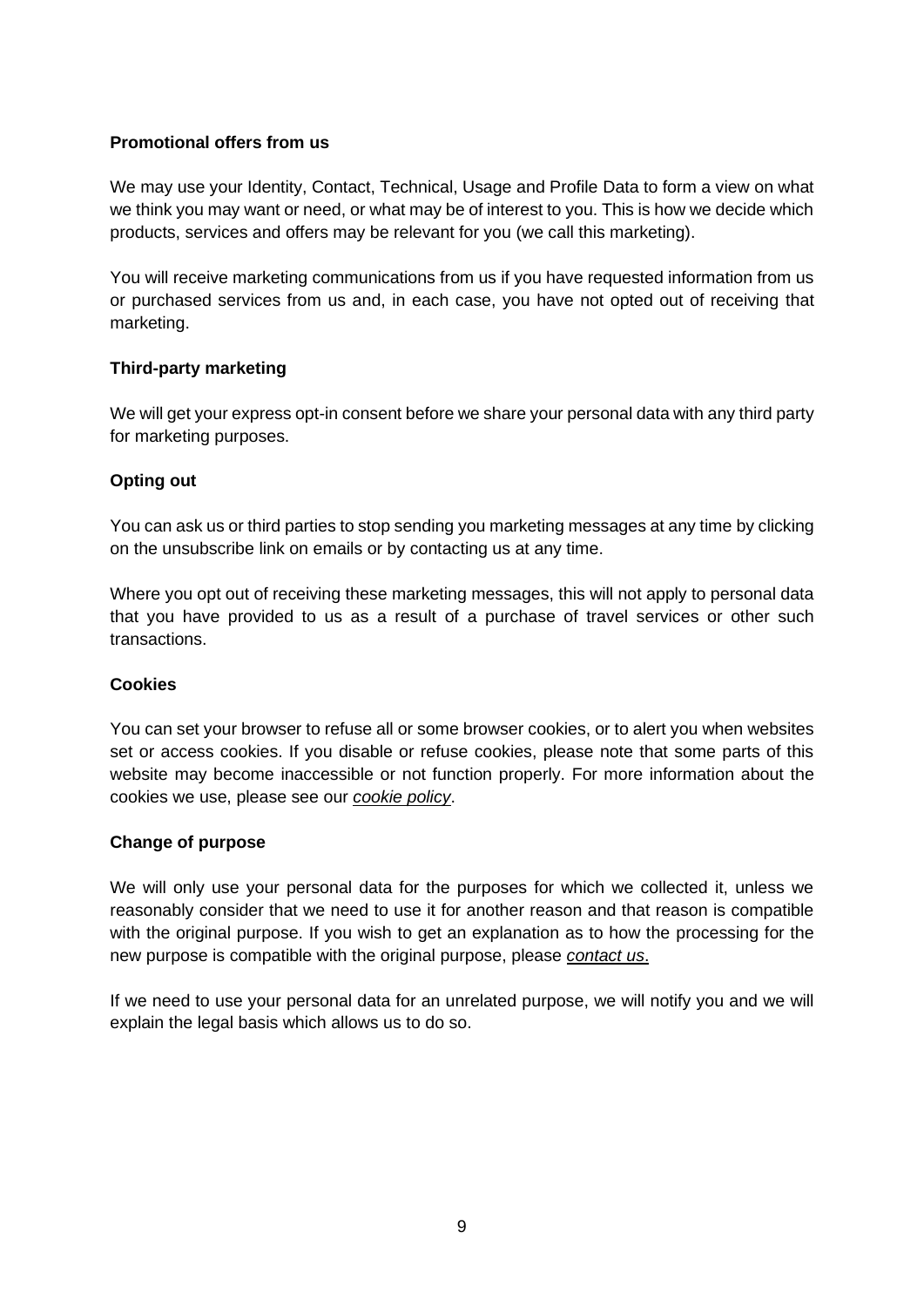Please note that we may process your personal data without your knowledge or consent, in compliance with the above rules, where this is required or permitted by law.

# 5. Disclosures of your personal data

<span id="page-9-0"></span>We may have to share your personal data with the parties set out below for the purposes set out in the table in paragraph 4 above.

- **(A)** External Third Parties as set out in the *[Glossary.](#page-12-0)*
- **(B)** Specific third parties, such as DataHQ Limited that act as a data processor on our behalf, are based in the United Kingdom and who provide us with data cleansing services.
- **(C)** Third parties to whom we may choose to sell, transfer, or merge parts of our business or our assets. Alternatively, we may seek to acquire other businesses or merge with them. If a change happens to our business, then the new owners may use your personal data in the same way as set out in this privacy notice.

We require all third parties to respect the security of your personal data and to treat it in accordance with the law. We do not allow our third-party service providers to use your personal data for their own purposes and only permit them to process your personal data for specified purposes and in accordance with our instructions.

# 6. International transfers

<span id="page-9-1"></span>Many of our external third parties are based outside the European Economic Area (EEA) so their processing of your personal data will involve a transfer of data outside the EEA.

Where you have made a booking of travel services which are located or otherwise due to be fulfilled outside the EEA, we are required and are permitted to transfer your personal data to the supplier of the services that you have purchased, outside the EEA in order to fulfil the contract we have with you.

For all other transfers of data that are unrelated to the provision of travel services to you, whenever your personal data is transferred outside the EEA, we ensure a similar degree of protection is afforded to it by ensuring at least one of the following safeguards is implemented:

- We will only transfer your personal data to countries that have been deemed to provide an adequate level of protection for personal data by the European Commission. For further details, see [European Commission: Adequacy of the](https://ec.europa.eu/info/law/law-topic/data-protection/data-transfers-outside-eu/adequacy-protection-personal-data-non-eu-countries_en)  [protection of personal data in non-EU countries.](https://ec.europa.eu/info/law/law-topic/data-protection/data-transfers-outside-eu/adequacy-protection-personal-data-non-eu-countries_en)
- Where we use certain service providers, we may use specific contracts approved by the European Commission which give personal data the same protection it has in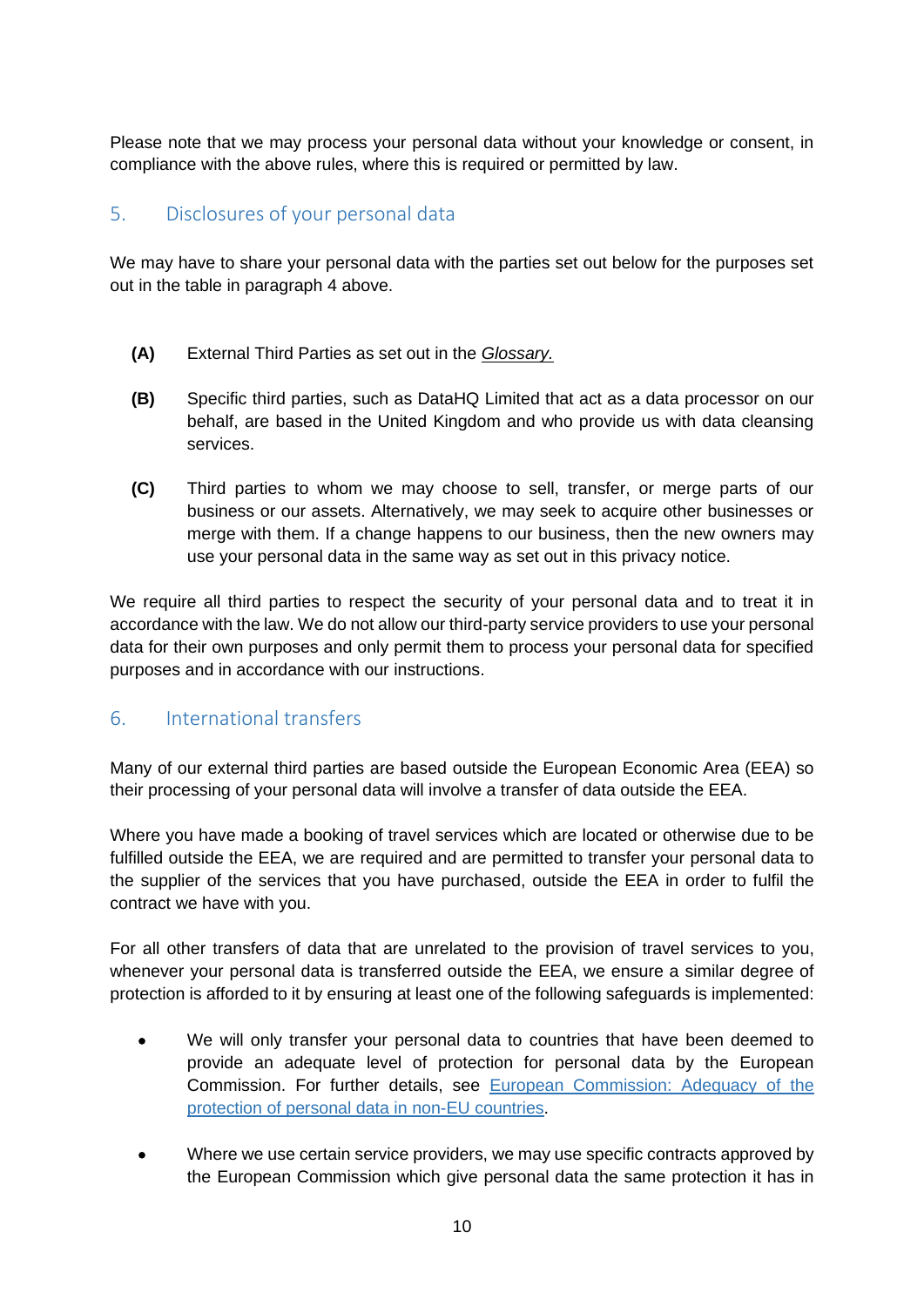Europe. For further details, see [European Commission: Model contracts for the](https://ec.europa.eu/info/law/law-topic/data-protection/data-transfers-outside-eu/model-contracts-transfer-personal-data-third-countries_en)  [transfer of personal data to third countries.](https://ec.europa.eu/info/law/law-topic/data-protection/data-transfers-outside-eu/model-contracts-transfer-personal-data-third-countries_en)

• Where we use providers based in the US, we may transfer data to them if they are part of the Privacy Shield which requires them to provide similar protection to personal data shared between the Europe and the US. For further details, see [European Commission: EU-US Privacy Shield.](https://ec.europa.eu/info/law/law-topic/data-protection/data-transfers-outside-eu/eu-us-privacy-shield_en)

Please [contact us](#page-1-0) if you want further information on the specific mechanism used by us when transferring your personal data out of the EEA.

# 7. Data security

<span id="page-10-0"></span>We have put in place appropriate security measures to prevent your personal data from being accidentally lost, used or accessed in an unauthorised way, altered or disclosed. In addition, we limit access to your personal data to those employees, agents, contractors and other third parties who have a business need to know. They will only process your personal data on our instructions and they are subject to a duty of confidentiality.

We have put in place procedures to deal with any suspected personal data breach and will notify you and any applicable regulator of a breach where we are legally required to do so.

# 8. Data retention

# <span id="page-10-1"></span>**How long will you use my personal data for?**

We will only retain your personal data for as long as necessary to fulfil the purposes we collected it for, including for the purposes of satisfying any legal, accounting, or reporting requirements.

To determine the appropriate retention period for personal data, we consider the amount, nature, and sensitivity of the personal data, the potential risk of harm from unauthorised use or disclosure of your personal data, the purposes for which we process your personal data and whether we can achieve those purposes through other means, and the applicable legal requirements.

Details of retention periods for different aspects of your personal data are as follows: .

- (A) If you consent to receive our marketing material, we will keep your information for a maximum of 5 years from the date on which you provided us with your consent, unless you opt-out of our marketing material in advance of this;
- (B) If you make a booking with us we will keep your information for the following periods of time:
	- a. 7 years from your return date of travel (in the case of adults); or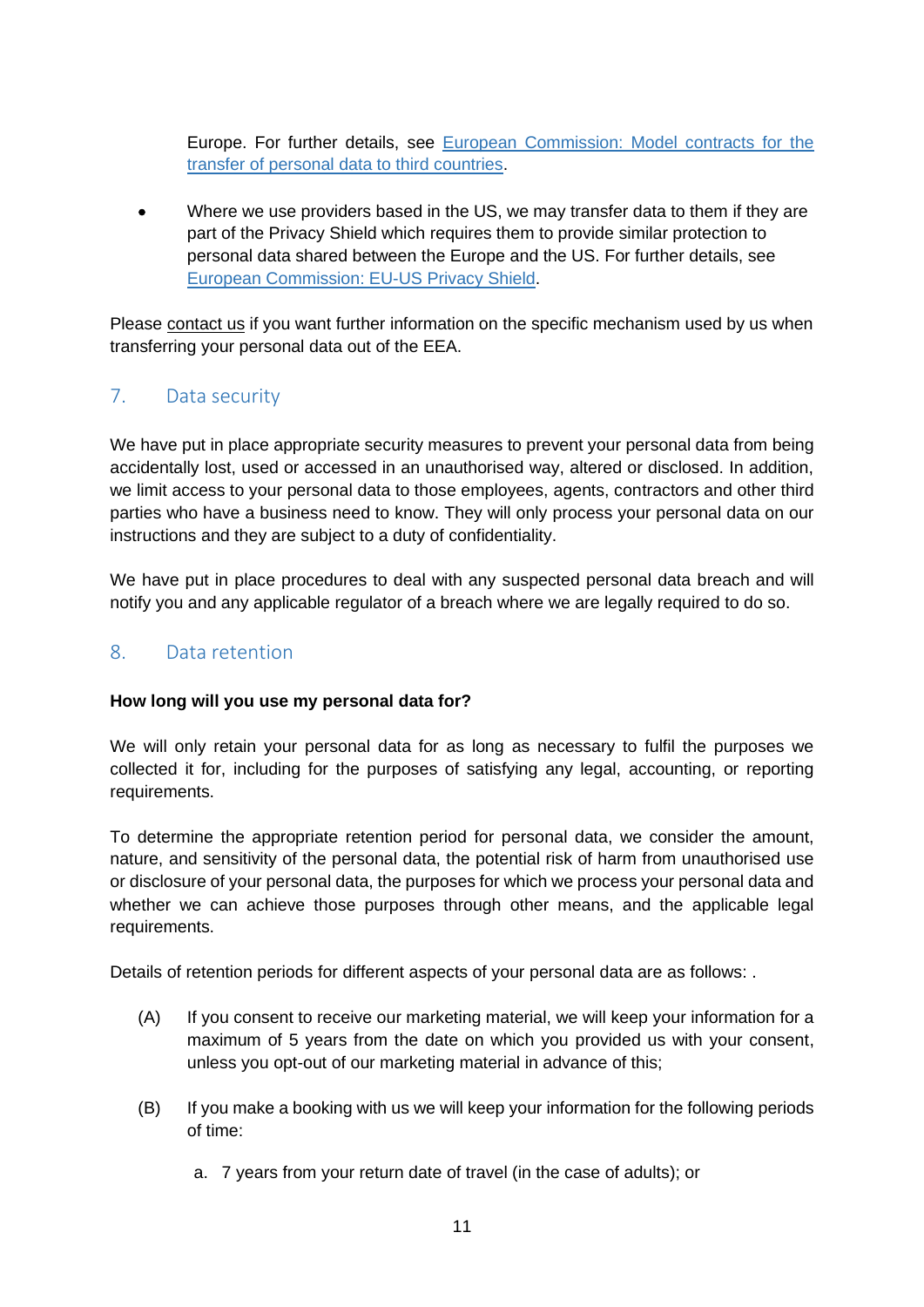b. 6 years from the date of your  $18<sup>th</sup>$  birthday (in the event of any children that travel on the booking);

We retain your data for this period of time in order to enable us to defend any legal claims that you may pursue against us. Please Note that we will not apply the above retention periods to any Special Categories of personal data that you provide us to fulfil your booking, we will delete this data as soon as we no longer require it.

- (C) Where you provide us with feedback after your booking has been performed we will retain that feedback for a period of 2 years from the date on which it was provided, following which we will either delete or anonymise the feedback.
- (D) In addition to the above, by law we have to keep basic information about our customers (including Contact, Identity, Financial and Transaction Data) for seven years after they cease being customers for tax purposes.

In some circumstances you can ask us to delete your data: see *[Request erasure](#page-14-0)* below for further information.

In some circumstances we may anonymise your personal data (so that it can no longer be associated with you) for research or statistical purposes in which case we may use this information indefinitely without further notice to you.

# 9. Your legal rights

<span id="page-11-0"></span>Under certain circumstances, you have rights under data protection laws in relation to your personal data. Please click on the links below to find out more about these rights:

- *(A) [Request access to your personal data.](#page-13-0)*
- *(B) [Request correction of your personal data.](#page-13-1)*
- *(C) [Request erasure of your personal data.](#page-14-0)*
- *(D) [Object to processing of your personal data.](#page-14-1)*
- *(E) [Request restriction of processing your personal data.](#page-14-2)*
- *(F) [Request transfer of your personal data.](#page-14-3)*
- **(G)** *[Right to withdraw consent.](#page-14-4)*

If you wish to exercise any of the rights set out above, please *[contact us.](#page-1-0)*

#### **No fee usually required**

You will not have to pay a fee to access your personal data (or to exercise any of the other rights). However, we may charge a reasonable fee if your request is clearly unfounded,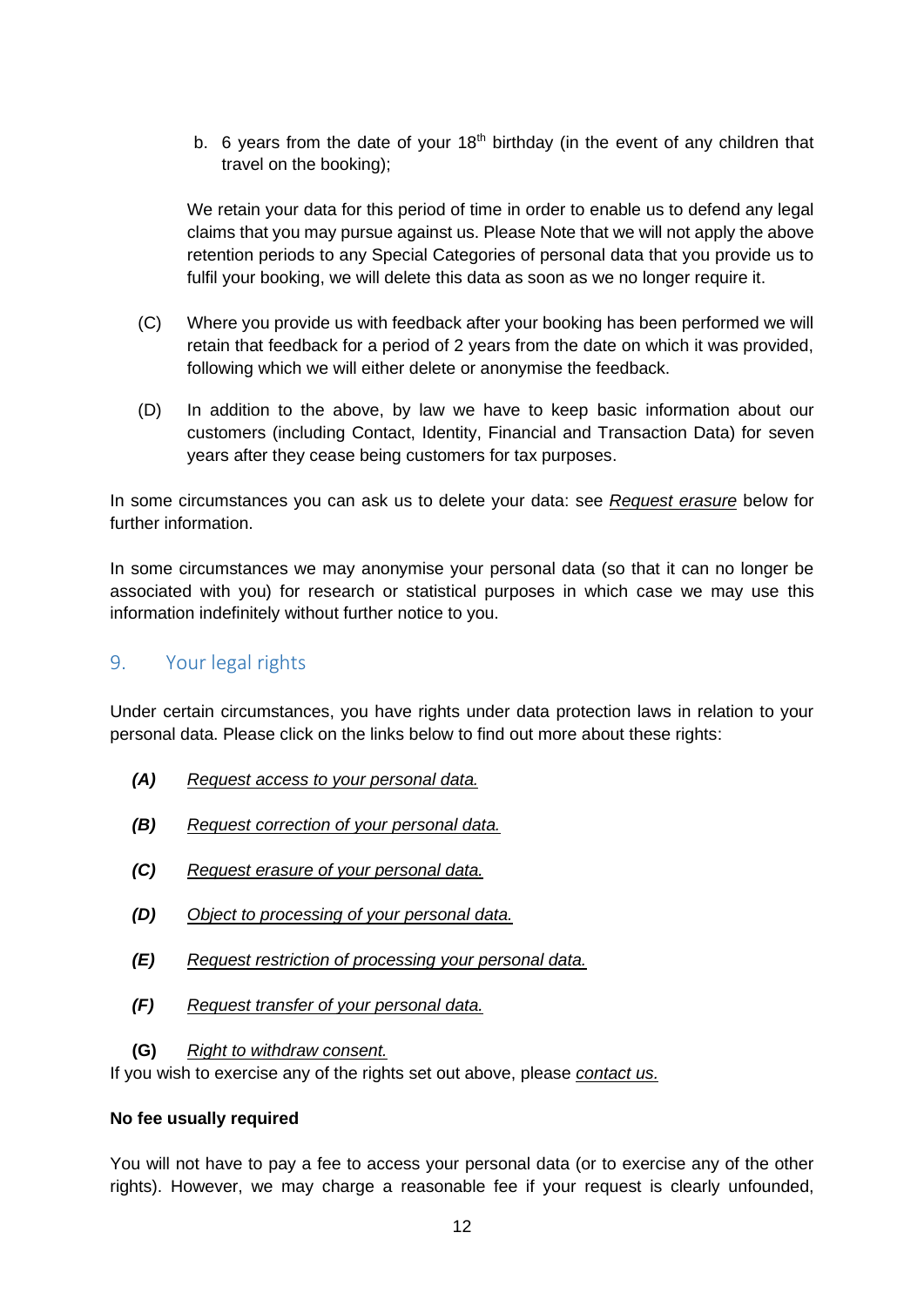repetitive or excessive. Alternatively, we may refuse to comply with your request in these circumstances.

#### **What we may need from you**

We may need to request specific information from you to help us confirm your identity and ensure your right to access your personal data (or to exercise any of your other rights). This is a security measure to ensure that personal data is not disclosed to any person who has no right to receive it. We may also contact you to ask you for further information in relation to your request to speed up our response.

#### **Time limit to respond**

We try to respond to all legitimate requests within one month. Occasionally it may take us longer than a month if your request is particularly complex or you have made a number of requests. In this case, we will notify you and keep you updated.

# 10. Glossary

## <span id="page-12-0"></span>**LAWFUL BASIS**

## • **Legitimate Interest**

means the interest of our business in conducting and managing our business to enable us to give you the best service and the best and most secure experience. We make sure we consider and balance any potential impact on you (both positive and negative) and your rights before we process your personal data for our legitimate interests. We do not use your personal data for activities where our interests are overridden by the impact on you (unless we have your consent or are otherwise required or permitted to by law). You can obtain further information about how we assess our legitimate interests against any potential impact on you in respect of specific activities by [contacting us.](#page-1-0)

# • **Performance of Contract**

means processing your data where it is necessary for the performance of a contract to which you are a party or to take steps at your request before entering into such a contract.

#### • **Comply with a legal or regulatory obligation**

means processing your personal data where it is necessary for compliance with a legal or regulatory obligation that we are subject to.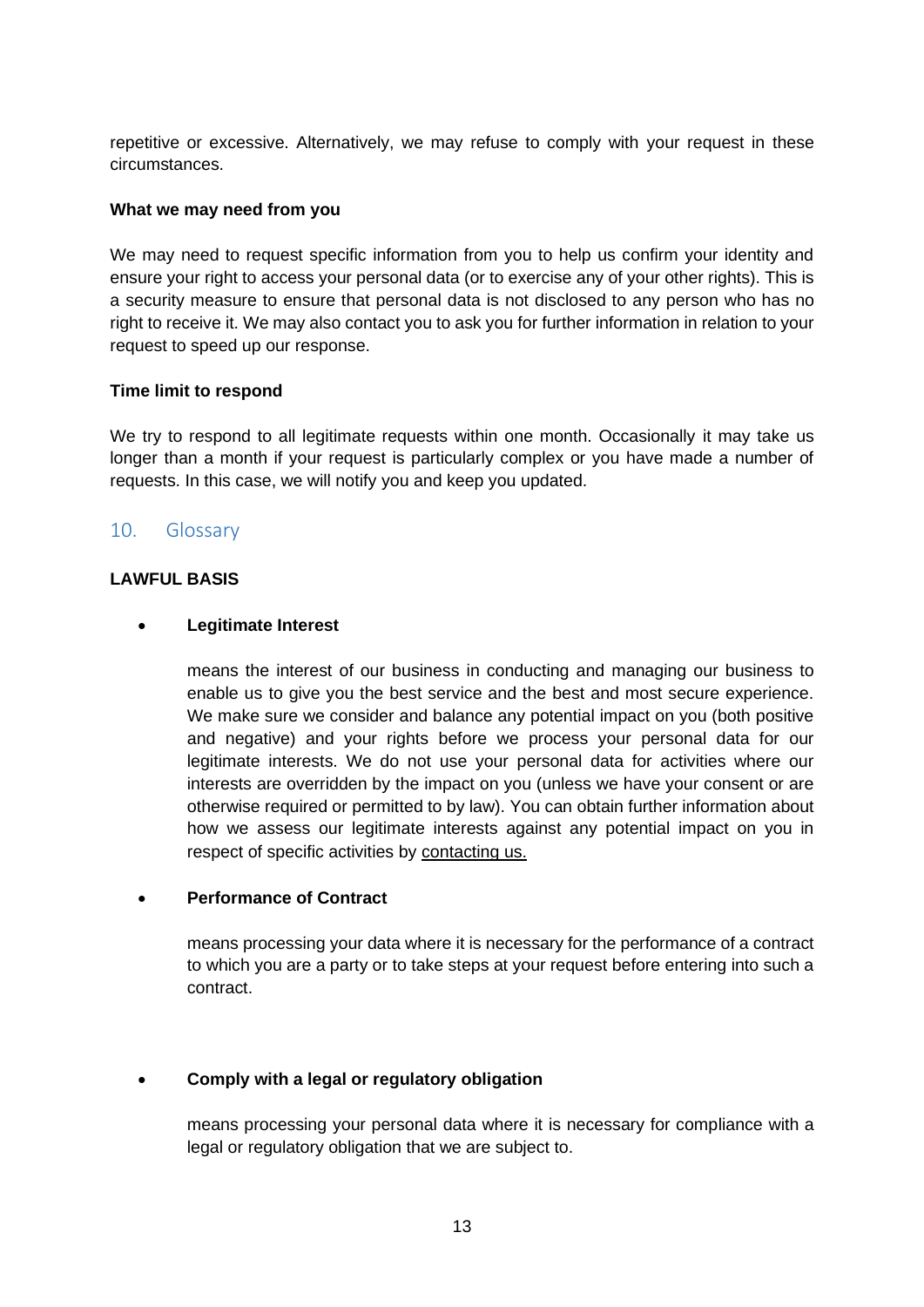# **THIRD PARTIES**

## • **External Third Parties**

- i. Suppliers of travel services acting as processors based in across the world who provide the travel services that make up any booking of travel services that you make with us.
- ii. Service providers acting as processors based in the United Kingdom and who provide IT and system administration services.
- iii. Professional advisers acting as processors or joint controllers including lawyers, bankers, auditors and insurers based in the United Kingdom who provide consultancy, banking, legal, insurance and accounting services.
- iv. HM Revenue & Customs, regulators and other authorities acting as processors or joint controllers based in the United Kingdom who require reporting of processing activities in certain circumstances.
- v. MasterCard acting as a processor and based in the United States who provide us with payment services;
- vi. Asendia UK Limited acting as a processor and based in the United Kingdom who provide us with mailing services to allow us to send postal marketing material.
- vii. MailChimp acting as a processor and based in the United States who provide us with electronic mailing services to allow us to send our electronic marketing material.

# **YOUR LEGAL RIGHTS**

You have the right to:

# <span id="page-13-0"></span>• **Request access**

to your personal data (commonly known as a "data subject access request"). This enables you to receive a copy of the personal data we hold about you and to check that we are lawfully processing it.

#### <span id="page-13-1"></span>• **Request correction**

of the personal data that we hold about you. This enables you to have any incomplete or inaccurate data we hold about you corrected, though we may need to verify the accuracy of the new data you provide to us.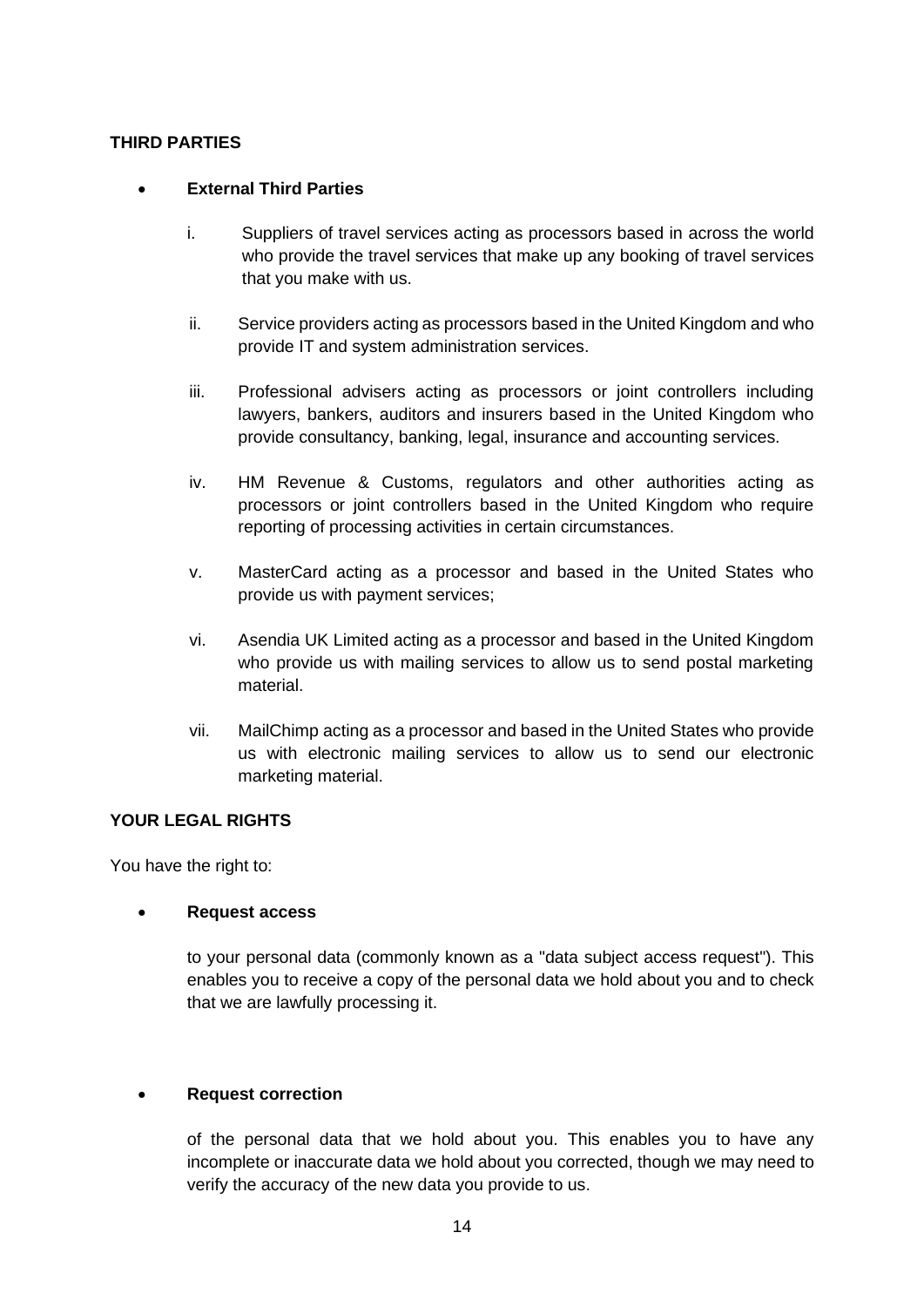## <span id="page-14-0"></span>• **Request erasure**

of your personal data. This enables you to ask us to delete or remove personal data where there is no good reason for us continuing to process it. You also have the right to ask us to delete or remove your personal data where you have successfully exercised your right to object to processing (see below), where we may have processed your information unlawfully or where we are required to erase your personal data to comply with local law. Note, however, that we may not always be able to comply with your request of erasure for specific legal reasons which will be notified to you, if applicable, at the time of your request.

# <span id="page-14-1"></span>• **Object to processing**

of your personal data where we are relying on a legitimate interest (or those of a third party) and there is something about your particular situation which makes you want to object to processing on this ground as you feel it impacts on your fundamental rights and freedoms. You also have the right to object where we are processing your personal data for direct marketing purposes. In some cases, we may demonstrate that we have compelling legitimate grounds to process your information which override your rights and freedoms.

#### <span id="page-14-2"></span>• **Request restriction of processing**

of your personal data. This enables you to ask us to suspend the processing of your personal data in the following scenarios:

- (a) if you want us to establish the data's accuracy;
- (b) where our use of the data is unlawful but you do not want us to erase it;
- (c) where you need us to hold the data even if we no longer require it as you need it to establish, exercise or defend legal claims; or
- (d) you have objected to our use of your data but we need to verify whether we have overriding legitimate grounds to use it.

#### <span id="page-14-3"></span>• **Request the transfer**

of your personal data to you or to a third party. We will provide to you, or a third party you have chosen, your personal data in a structured, commonly used, machinereadable format. Note that this right only applies to automated information which you initially provided consent for us to use or where we used the information to perform a contract with you.

#### <span id="page-14-4"></span>• **Withdraw consent at any time**